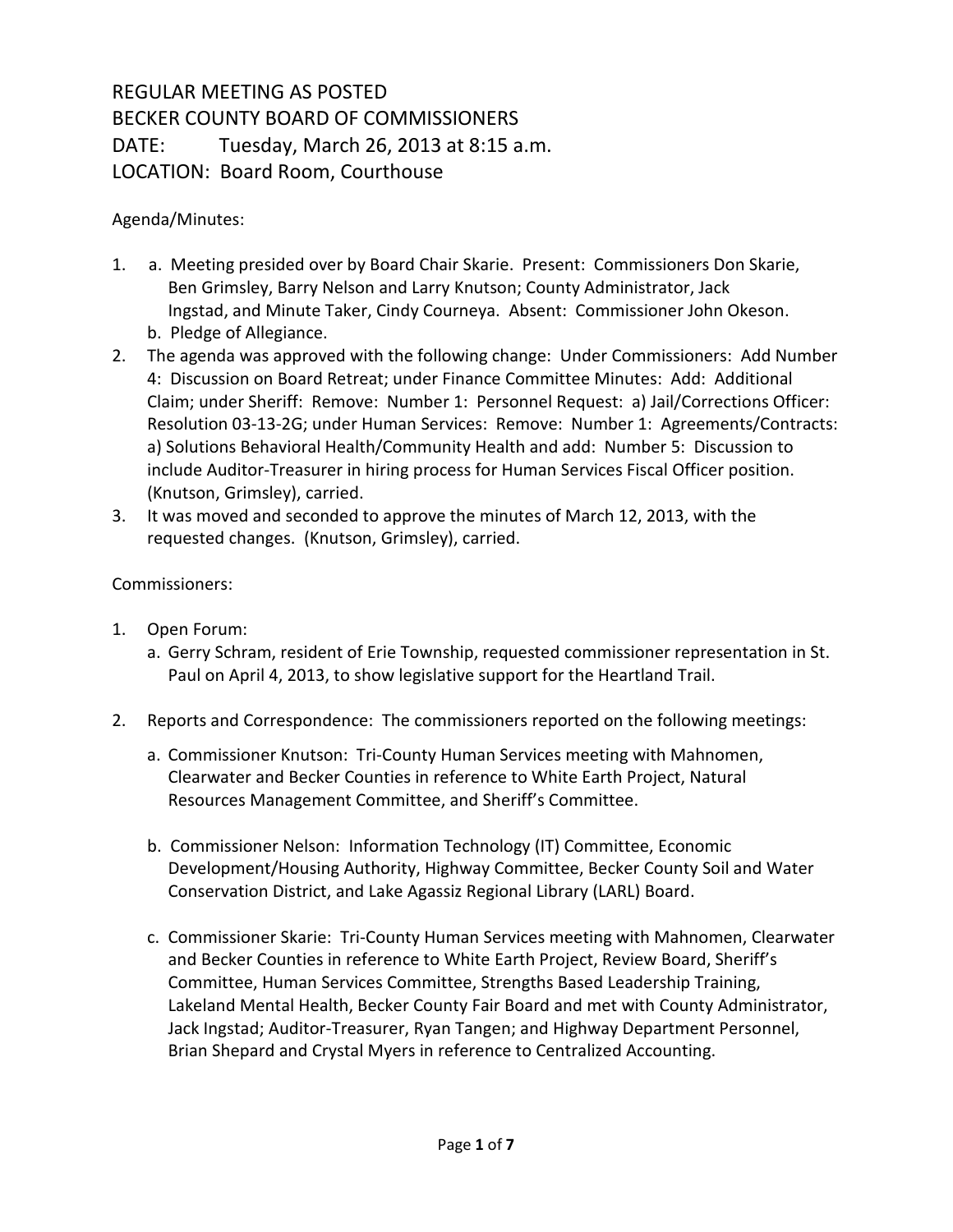- d. It was moved and seconded to approve per diem and mileage reimbursement for Commissioners Skarie and Knutson's past and future attendance of the Tri-County Human Services meetings in reference to the White Earth Project. (Nelson, Grimsley), carried.
- e. Commissioner Grimsley: West Central Economic Development Advisory meeting in Fergus Falls, Community Health meeting, Development Achievement Center (DAC), Strengths Based Leadership Training, Human Services Committee, and Labor Management Committee.
- 3. Appointments:
	- a. It was moved and seconded to appoint Jim Carpenter to the Sunnyside Board. (Nelson, Knutson), carried.
- 4. Board Retreat:
	- a. Board Chair Skarie reported that the Graystone Building has been reserved for the Board Retreat for April 9, 2013, at no cost, and he will take care of making the arrangements for the food. He also reminded board members to submit agenda requests to County Administration.

Licenses and Permits: Ryan Tangen presented:

- 1. It was moved and seconded to approve the On-Sale Including Sunday Liquor License Renewals for:
	- a. Delheln, Inc. Randy's Lake Eunice Lake Eunice Township.
	- b. Patricia J. Maloney The Cormorant Pub Inc. The Pub Cormorant Township.
	- c. Jay Olness GR8 Investments, Inc. Pit 611 Lake Eunice Township.
	- d. Wayne M. Crawford Sunlite Bar & Grill Detroit Township.
	- e. Richard M. Lynch Hotel Shoreham Lake View Township.
	- f. Detroit Country Club, Inc. Detroit Country Club Lakeview Township.
	- g. Resort Management Corp. Forest Hills Golf & R.V. Audubon Township.
	- h. Horseshoe, Inc. Soo Pass Ranch Lake View Township.
	- i. Kevin Karel Cormorant Inn & Suites Cormorant Township.
	- (Knutson, Grimsley), carried.
- 2. It was moved and seconded to approve the Off-Sale Liquor License Renewals for:
	- a. Patricia J. Maloney The Cormorant Pub Cormorant Bottle Shop Cormorant Township.
	- b. Aaron Aslesen Lakes Corner Liquor Erie Township.
	- c. Seven Sisters Spirits, LLC Seven Sisters Spirits Lake View Township.
	- d. John (Pete) Johnson Richwood Off-Sale Richwood Township. (Grimsley, Nelson), carried.
- 3. It was moved and seconded to approve the New Owner Off-Sale Liquor License for:
	- a. Shanda Askland Lakes of Coffee & Liquor Cormorant Township (Formerly Lakes One Stop Shop).

(Nelson, Knutson), carried.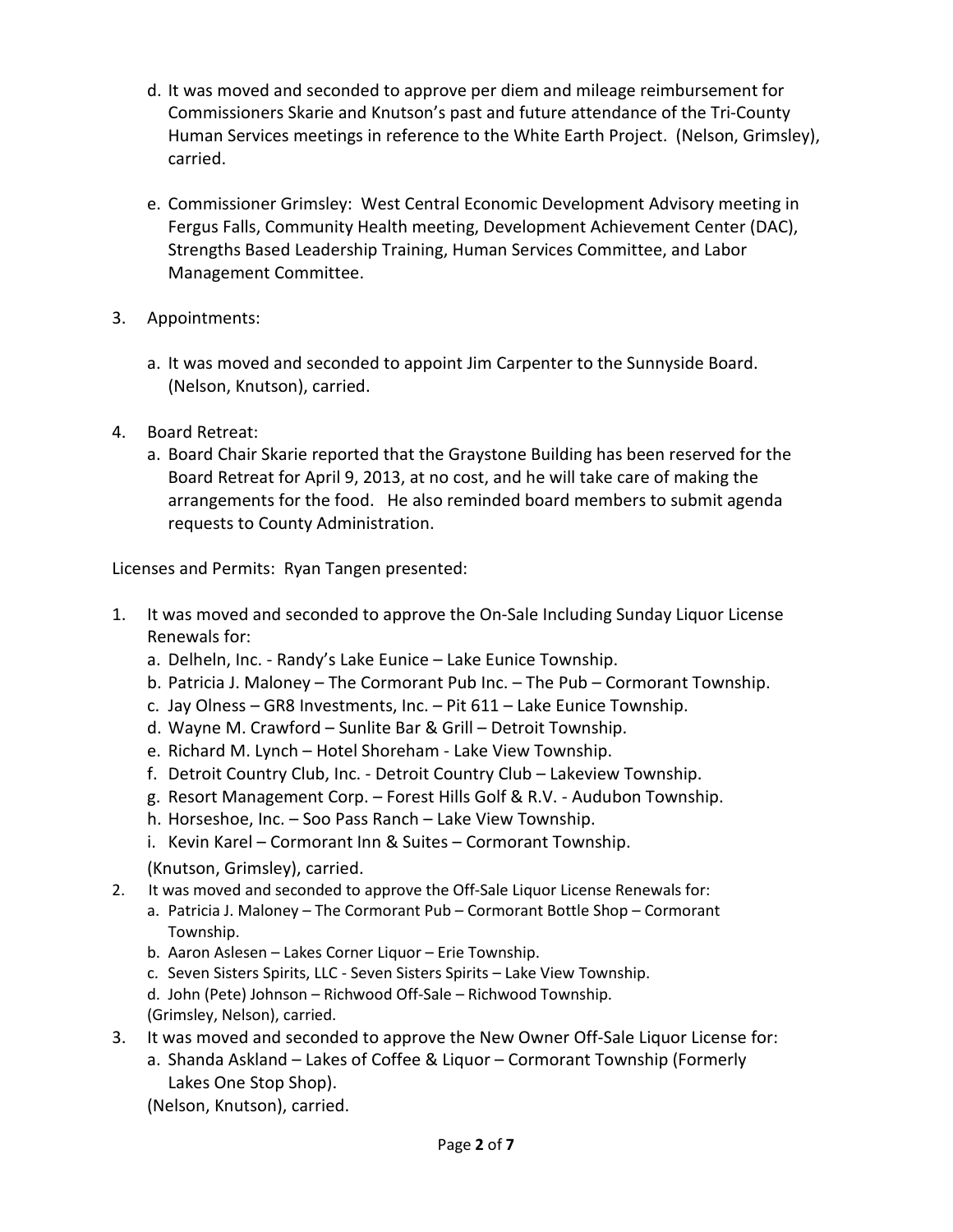- 4. It was moved and seconded to approve the Wine and Strong Beer License Renewal for: a. Fred Brower – Cedar Crest Resort – Maple Grove Township. (Nelson, Grimsley), carried.
- 5. It was moved and seconded to approve the Combination On and Off-Sale Liquor License Renewals for:
	- a. Curley's on Cotton Lake, Inc. Erie Township.
	- b. Gerald L. Hanson Charlie's Bar & Supper Club Height of Land Township.
	- c. Lance P. Highman Northern Inn Toad Lake Township.
	- d. Cynthia L. Knoll Toad Lake Store Toad Lake Township.
	- e. Joy M. McNamara County 17 Club Lake View Township. (Nelson, Knutson), carried.
- 6. It was moved and seconded to approve the Off-Sale 3.2 Beer License Renewals for:
	- a. Jay Olness GR8 Investments, Inc. PIT 611 Lake Eunice Township.
	- b. Delheln, Inc. Randy's Lake Eunice Lake Eunice Township.
	- c. Richard Sherbrooke Cormorant Store, Inc. Cormorant Township.
	- d. Detroit Country Club, Inc. Detroit Country Club Lake View Township.
	- e. Wayne M. Crawford Sunlite Bar & Grill Detroit Township.
	- f. Shirley A. Kalberer County 6 Gas & Bait Lake View Township. (Grimsley, Nelson), carried.
- 7. It was moved and seconded to approve the Combination On and Off-Sale 3.2 Beer License Renewals for:
	- a. Fred Brower Cedar Crest Resort Maple Grove Township.
	- b. Anne Buelow Jolly Fisherman Resort Round Lake Township.
	- c. Michael R. Levin Green Valley Golf Cormorant Township.
	- d. Richard J. Bartelt Four Corners Erie Township.
	- e. Horseshoe, Inc. Soo Pas Ranch Lake View Township.
	- f. Elaine E. Palmer Frazee Golf, Inc. Burlington Township.
	- g. Roger L. Nelson, Loon Echo, Inc. Elbow Lake Store & Bar Round Lake Township.

(Knutson, Grimsley), carried.

- 8. It was moved and seconded to approve the On-Sale 3.2 Beer license Renewal for: a. Gregg Johnson – Cormorant Lakes Sportsman's Club – Lake Eunice Township. (Nelson, Knutson), carried.
- 9. It was moved and seconded to approve the Temporary 1-4 Day Liquor License for: a. Detroit Lakes Lions Club – Soo Pass Ranch – July 31<sup>st</sup> thru August  $3^{rd}$  – Lake View Township.

(Grimsley, Nelson), carried.

- 10. It was moved and seconded to approve the Seasonal Tobacco License Renewal for: a. Richard M. Lynch – Hotel Shoreham – Lake View Township. (Knutson, Nelson), carried.
- 11. It was moved and seconded to approve the New Owners Annual Tobacco Licenses for: a. James Rivers – OCS – Osage Township – (Formerly Osage Convenience & Service).
	- b. Shanda L. Askland Lakes of Coffee & Liquor Cormorant Township (Formerly
	- Lakes One Stop Shop).

(Nelson, Grimsley), carried.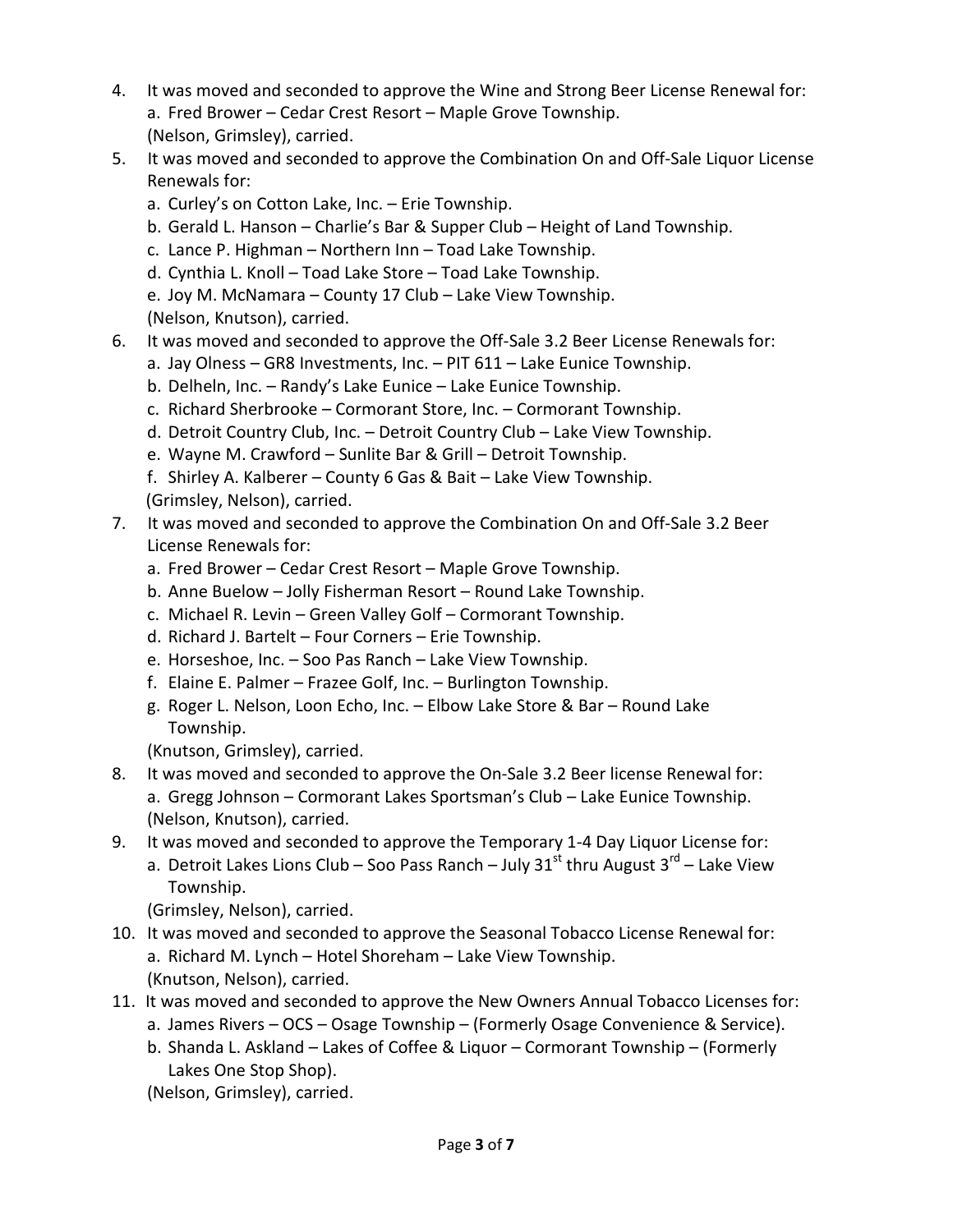Finance Committee: Ryan Tangen presented:

- 1. It was moved and seconded to approve the regular claims, over 90-day claim, additional claim, and Auditor's Warrants:
	- a. Additional Claim:
		- i. Payment to Barry Nelson in the amount of \$1,152.57.
	- b. Over 90-Day:
		- i. Payment to Ottertail County Solid Waste in the amount of \$60.00 due to missing invoice.
	- c. Auditor's Warrants (Tuesday Bills):
		- i. 03/13/2013 in the amount of \$61,571.39.
		- ii. 03/19/2013 in the amount of \$27,241.71.

(Knutson, Grimsley), carried.

- 2. Aquatic Invasive Species Prevention Grant is to be spent before April 15, 2013. No action was needed.
- 3. Discussion was held in reference to Centralized Accounting, with options being presented ranging from no change with the current structure to creating one department for all financial services. Mr. Tangen requested further direction from the Board. It was noted that while working through this process, the best options should be considered, with the goal being to move to full centralized accounting, whether this is the end result or not. The Board will be discussing Centralized Accounting at their upcoming Board Retreat on April  $9<sup>th</sup>$ , and requested that the process begin moving forward by meeting with each of the departments.

Sheriff: Sheriff Kelly Shannon presented:

- 1. It was moved and seconded to approve Resolution 03-13-2H, to approve hiring one (1) fulltime Sheriff's Deputy, utilizing the current Deputy Pool applicant list. (Nelson, Knutson), carried.
- 2. It was the consensus of the Board to move forward with requests for future hiring of positions in the Sheriff's Department, due to a number of upcoming retirements.
- 3. It was moved and seconded to approve the purchase of four (4) new vehicles for the Sheriff's Department, from the Minnesota State Contracting site, with Nelson Auto Center of Fergus Falls at a cost of \$100,095.87, and as presented. (Knutson, Nelson), carried.
- 4. It was moved and seconded to approve Resolution 03-13-2L, to authorize the Board Chair and the County Administrator to sign for the Annual County Boat and Water Safety Grant, in the amount of \$27,332, effective January 1, 2013 through June 30, 2014. (Knutson, Nelson), carried.

Becker County Food Pantry: Labor Management Committee (LMC) Bay Auction Donation:

1. Jack Berenz, Director of the Becker County Food Pantry, accepted a check in the amount of \$2,272 for the food pantry, which was raised during the annual LMC Bay Auction Fundraiser. He thanked Becker County for their continued support and presented a brief report on the food pantry.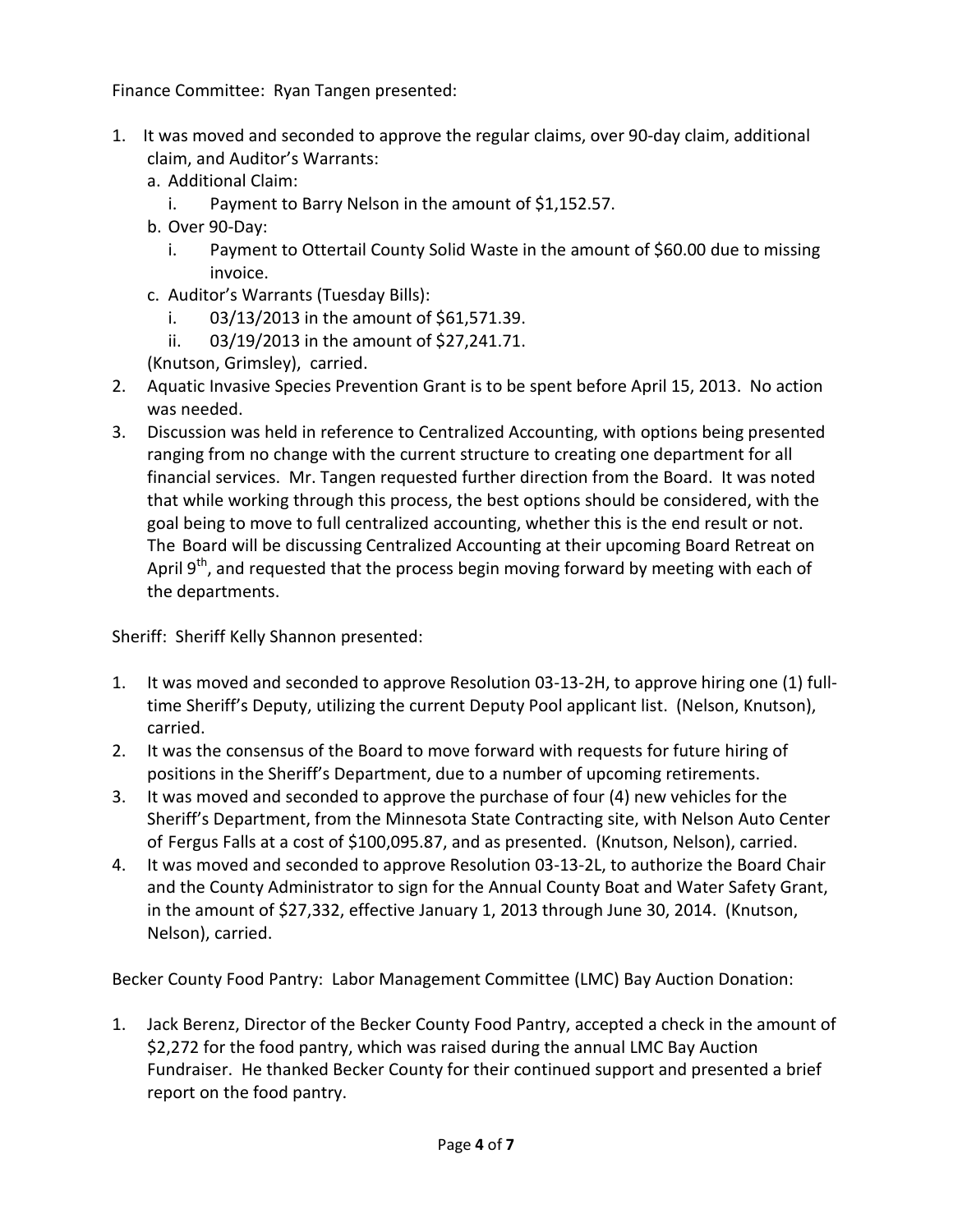Human Services: Nancy Nelson and Donna Richgels presented:

- 1. Information was presented in reference to child protection. It was noted that there is and will continue to be child protection position resignations, due to the high caseloads. Discussion was held in reference to the dollars spent and the impact that Child Protection can make long-term.
- 2. It was moved and seconded to approve Resolution 03-13-2J, to hire one (1) full-time Social Worker from the Minnesota Merit System, due to a resignation, as outlined in said resolution. (Grimsley, Knutson), carried.
- 3. A motion was made by Commissioner Grimsley to approve Resolution 03-13-2K, to hire one (1) full-time Social Worker from the Minnesota Merit System, with a change in the resolution to eliminate the verbage referencing the "backfilling". Motion died for lack of a second. Discussion was held and it was noted that any position requests would still need to go through the Board for approval, even if backfilling became necessary. It was moved and seconded to approve Resolution 03-13-2K, to hire one (1) full-time Social Worker from the Minnesota Merit System, due to the increased work load in child protection, and as outlined in said resolution. (Grimsley, Skarie), carried.
- 4. For future position requests, the Board has asked for information on cost to the county, cost comparisons with other counties, and the tax levy.
- 5. It was moved and seconded to accept the Human Services Reports for Adult Services, Child and Family Services, Community Health, Financial Services, MCD (Mental/Chemical Dependency, and Transit. (Grimsley, Nelson), carried.
- 6. It was moved and seconded to approve the Human Services Claims for Human Services, Community Health, and Transit. (Knutson, Nelson), carried.
- 7. It was noted to include Auditor-Treasurer, Ryan Tangen, in the hiring process for the Human Services Fiscal Officer position, stressing the need for open communication between the Auditor-Treasurer and Department Heads during this process.

Planning and Zoning: Patty Swenson presented:

- 1. Public input was received in opposition of the request from Garry Bigger for a Conditional Use Permit (CUP) to extract and process aggregate materials, along with a portable asphalt plant, located at 330<sup>th</sup> Avenue in Erie Township.
- 2. It was moved and seconded to concur with Planning and Zoning to deny the application from Garry Bigger, for a Conditional Use Permit (CUP) to extract and process aggregate materials, along with a portable asphalt plant, located at 330<sup>th</sup> Avenue in Erie Township, based on the findings that the application does not meet the criteria of Section 8, Chapter 11 of the Ordinance. (Nelson, Knutson), carried.
- 3. It was noted that the Becker County Planning Commission conducted a public hearing on Tuesday, March 19<sup>th</sup>, 2013 at 7:00 p.m. in the Jury Assembly Room of the Becker County Courthouse, to consider the enactment of Becker County Ordinance, Chapter 5, Section 2; Chapter 10, Section 2; and Chapter 3, Section 10.
- 4. It was moved and seconded to concur with Planning and Zoning to amend Ordinance Chapter 5, Section 2, Table 5-4, Subject Matter: to include structure setbacks for riparian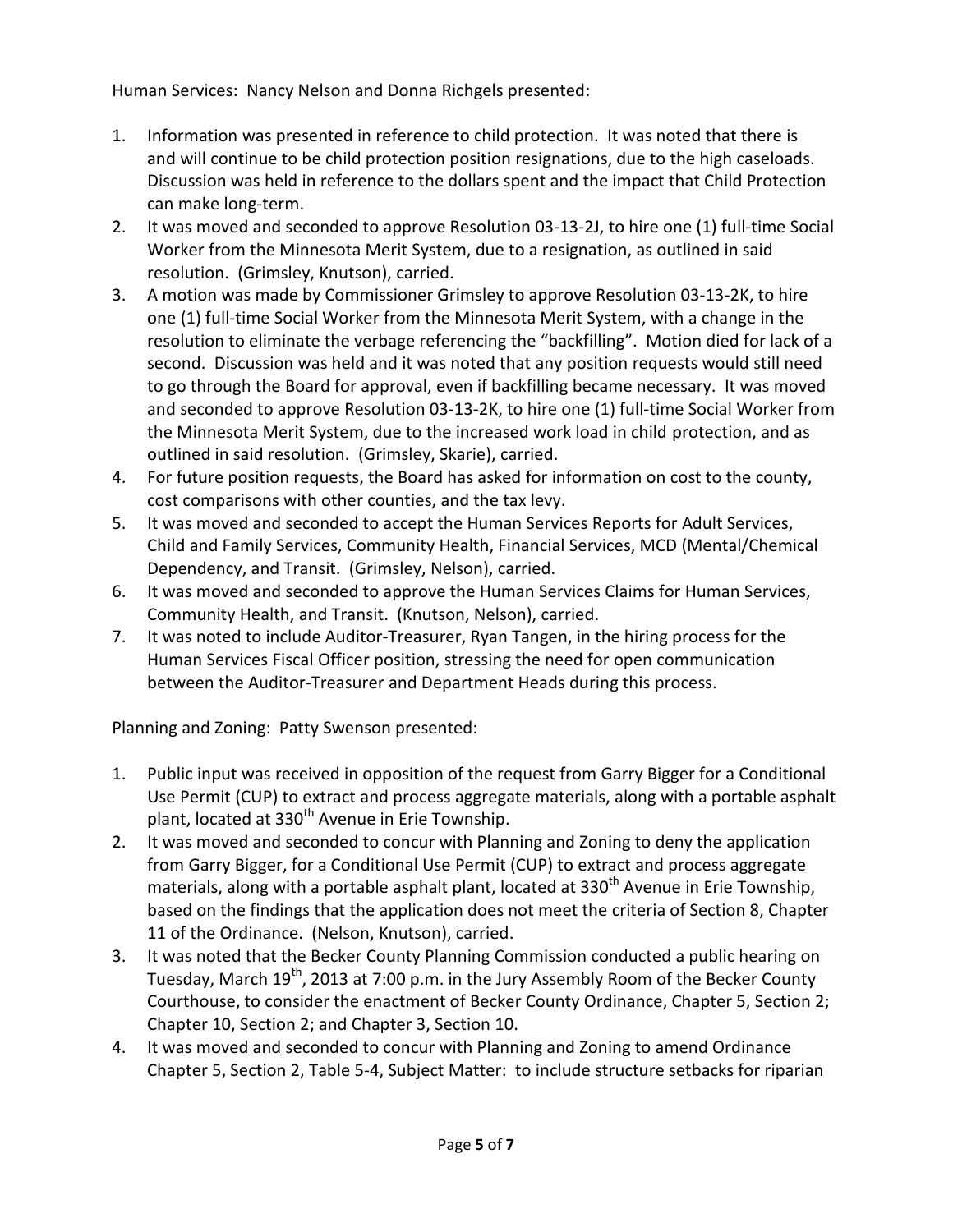lots located on platted or dedicated township roads, as measured from the right-of-way or centerline of the road and to eliminate 1-1/2 stories in Footnote 12, and as submitted. (Nelson, Knutson), carried.

- 5. It was moved and seconded to concur with Planning and Zoning to amend Ordinance Chapter 6, Section 2, Table 5-5, Subject Matter: required lot size for non-riparian lots behind non-conforming riparian lots, as submitted. (Knutson, Nelson), carried.
- 6. It was moved and seconded to concur with Planning and Zoning to amend Ordinance Chapter 10, Section 2, Definitions, Subject Matter: to amend the definition of Lot Width and add definitions for Accessory Lot and Buildable Non-Riparian Lot, as submitted. (Nelson, Knutson), carried.
- 7. It was moved and seconded to concur with Planning and Zoning to amend Chapter 3, Section 10, Subdivision B, 1, Calculation of Mitigation Requirements Units, Subject Matter: To replace "stringline" with setback average plus twenty (20) feet to be consistent with previous amendments, and as submitted. (Nelson, Grimsley), carried.
- 8. The next informational meeting for the Planning Commission is scheduled for Thursday, April 11, 2013 at 8:00 a.m. in the Third Floor Meeting Room of the Courthouse.
- 9. a. The Planning Commission, on December 18, 2012, denied a request, as submitted by G. Thomas and Sally F. Nelson for an after-the-fact Conditional Use Permit, to replace an existing retaining wall with expansion, located at 39642 Bald Eagle Haven Road in Eagle View Township, Tulaby Lake Lot Ten (10), Block, Number One (1), Bald Eagle Haven, Section 02, Twp 152, Range 39, due to the request did not meet the criteria of the Ordinance. Subsequently, a fax was received by G. Thomas and Sally F. Nelson to table their request as stated above, to the Becker County Board of Commissioner's at their meeting on January 8, 2013.
	- b. They return today, with representation from Attorney, Carl E. Malmstrom from Thorwaldsen & Malmstrom, Attorneys at Law, for consideration of their application.
	- c. A letter addressed to the Becker County Zoning and Planning Board from Scott Van Dam, President of the Tulaby Lake Association, dated March 23, 2013, was presented in support of the Planning Commission's decision to deny the request, as submitted.
	- d. A letter was also presented from Jason R. Link, PE, dated March 22, 2013, regarding the design of the project and the conditions in which is it intended to address.
	- e. Options were discussed and following discussion, Attorney Carl E. Malmstrom and applicants, G. Nelson and Sally F. Nelson, tabled their request today, with the intent to return to the Planning Commission.

Highway: Brian Shepard presented:

- 1. It was moved and seconded to approve Resolution 03-13-2A, to approve the final payment in the amount of \$73,024.26 to Knife River Materials for Project Number SAP 003-613-010, etc. consisting of Bituminous Overlay and Aggregate Shoulders, Milling and Bituminous surfacing. (Knutson, Nelson), carried.
- 2. It was moved and seconded to approve Resolution 03-13-2B, to approve that the Commissioner of Transportation transfer \$387,732 (funds in excess of two years apportionment) from the Municipal Construction Account into the Regular Construction Account. (Nelson, Grimsley), carried.